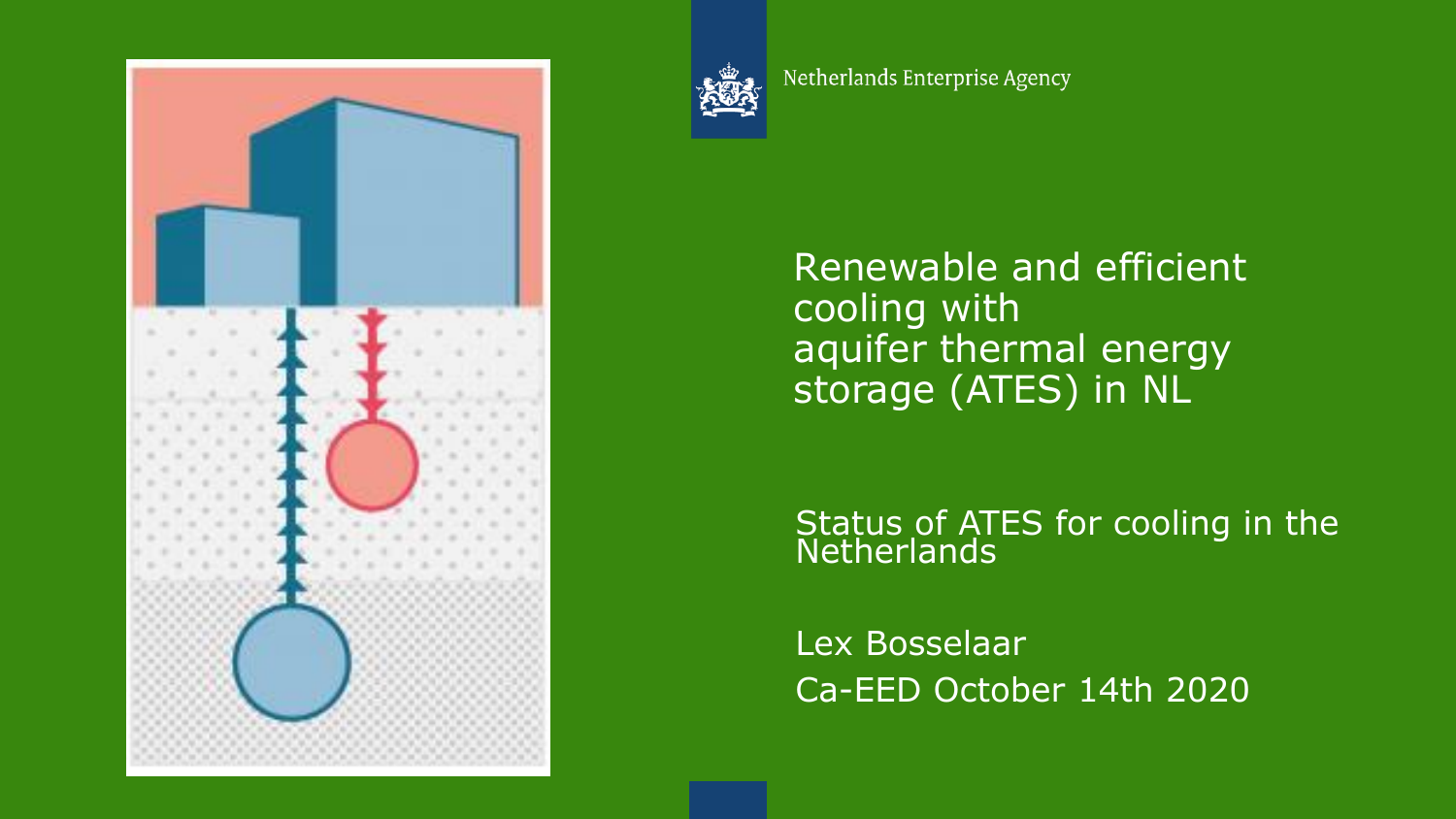

### Status of cooling

- › Growing demand for cooling
- › Now 6% airco's in houses in NL
- › Airco is standard in offices and health sector
- › Expected growth for cooling
- › Efficient and renewable cooling is needed
- › ATES is an option

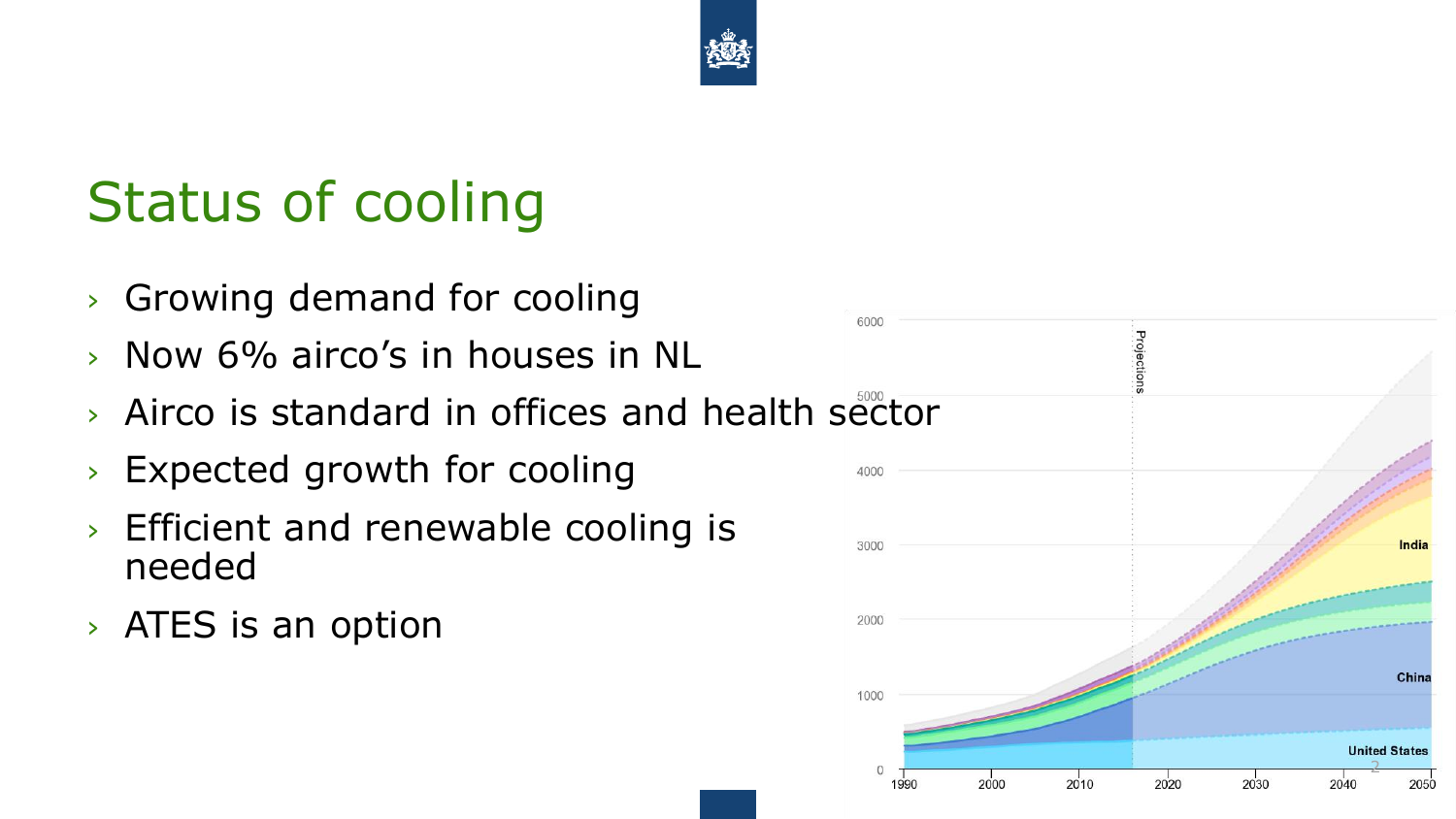

### Principle of Aquifer Thermal Energy Storage (ATES)



Summer winter



During summer cool groundwater is used to cool the buidling whilst extracted heat is stored in the aquifer for use in winter.

During winter the warm groundwater from the aquifer can be used to warm the building whilst extracted cold is stored in the aquifer to be used in summer. Then the cycle can start again.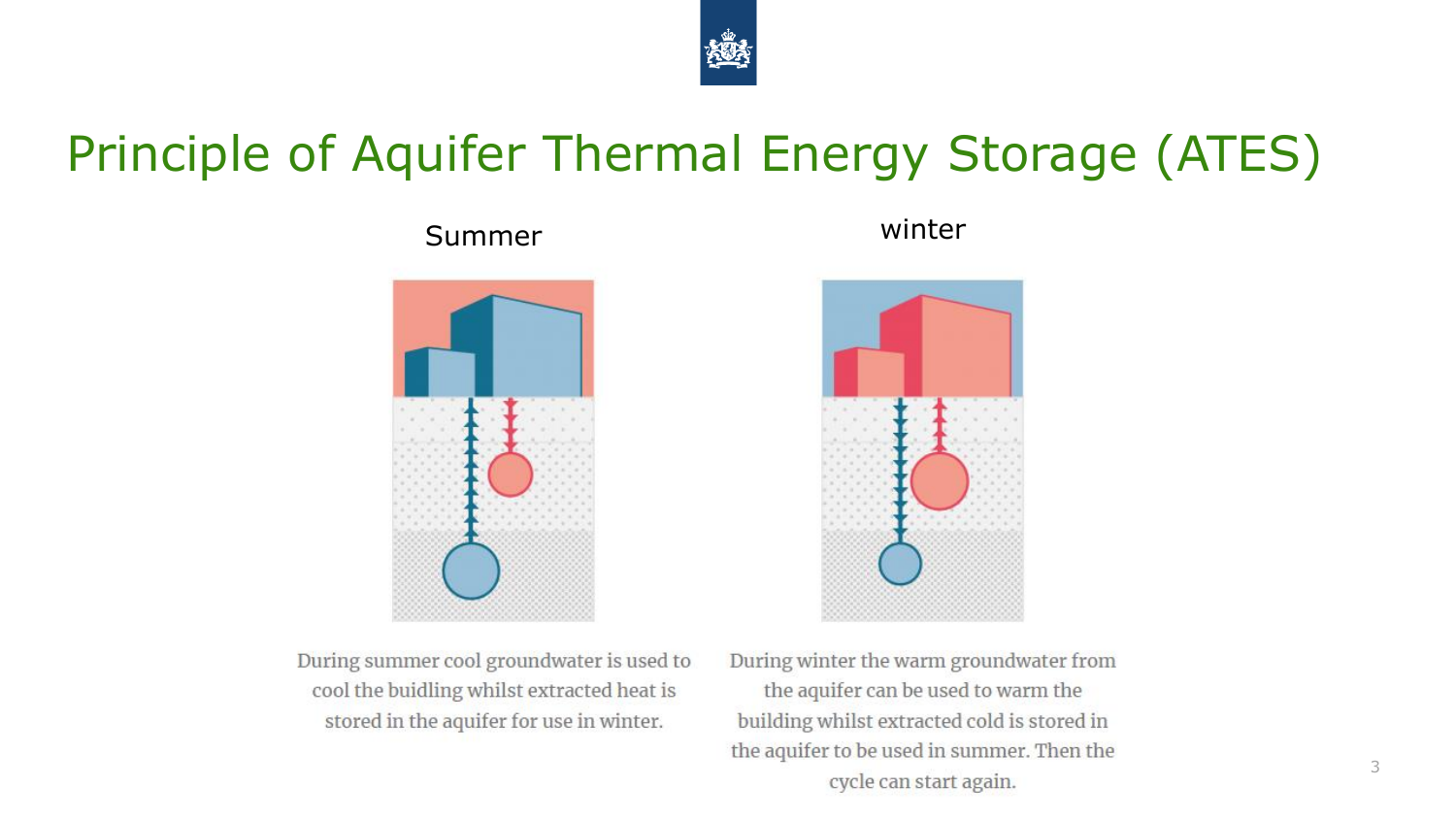

# World wide potential for ATES

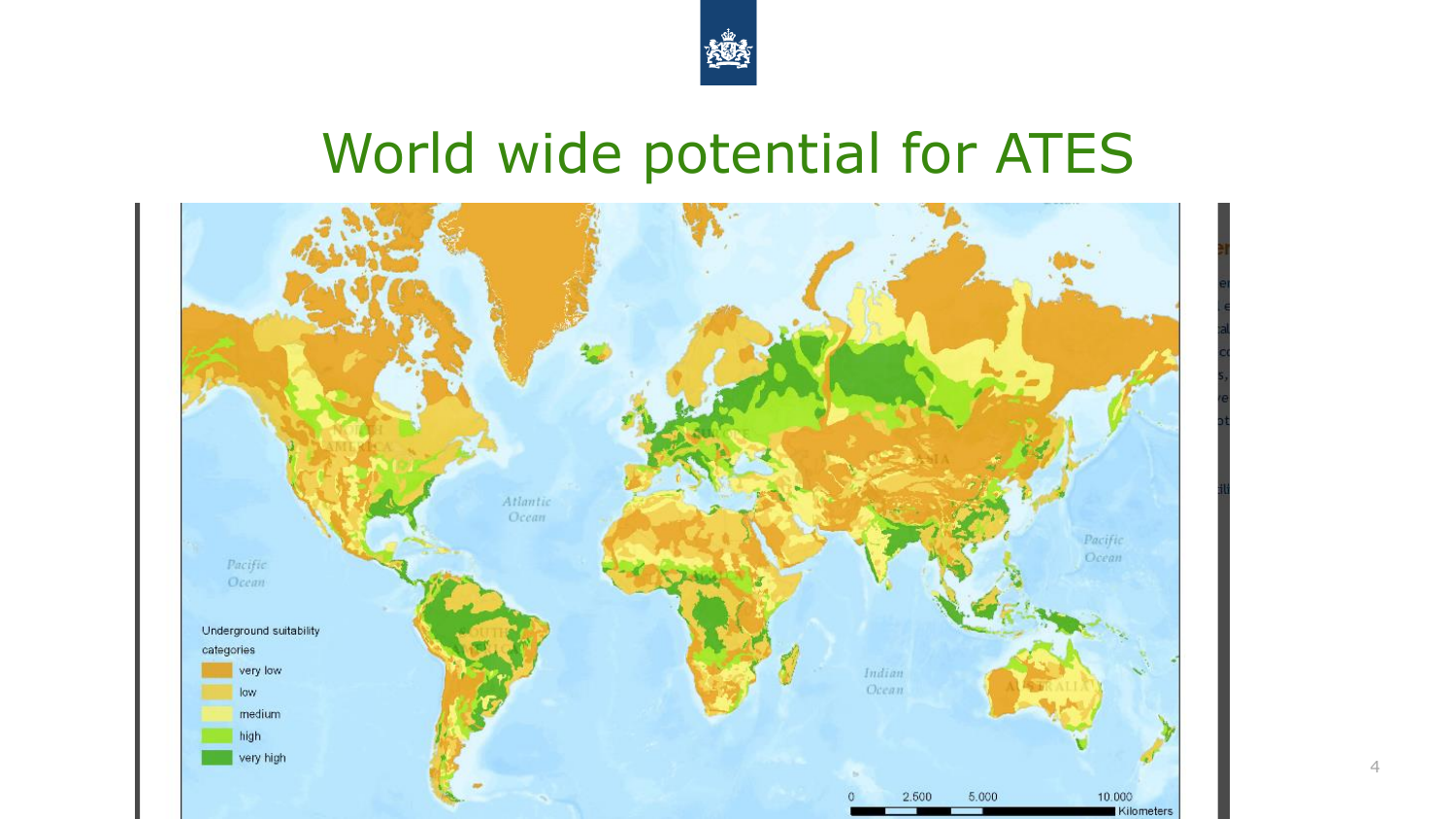

5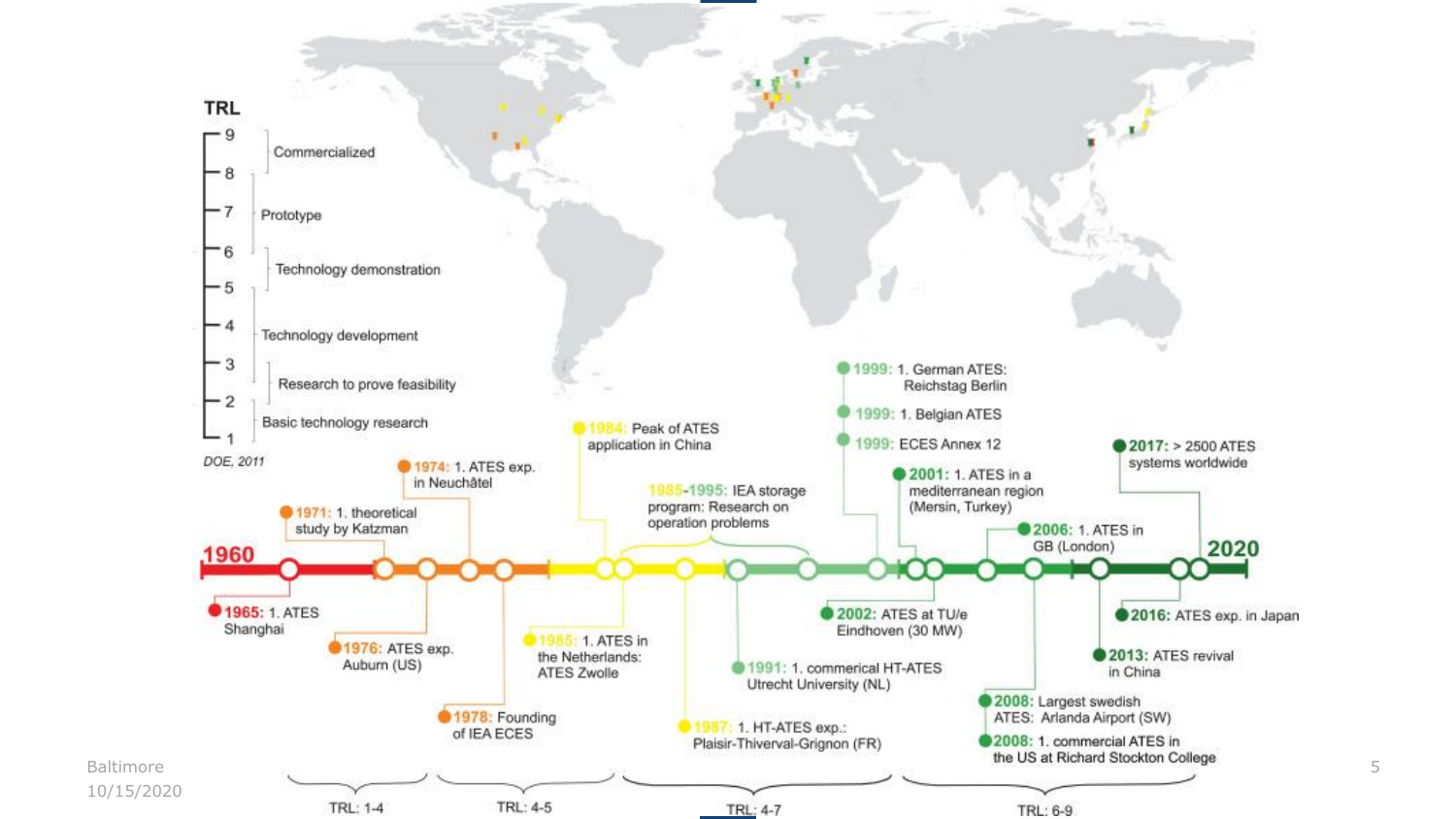### **ATES Integrated Approach**



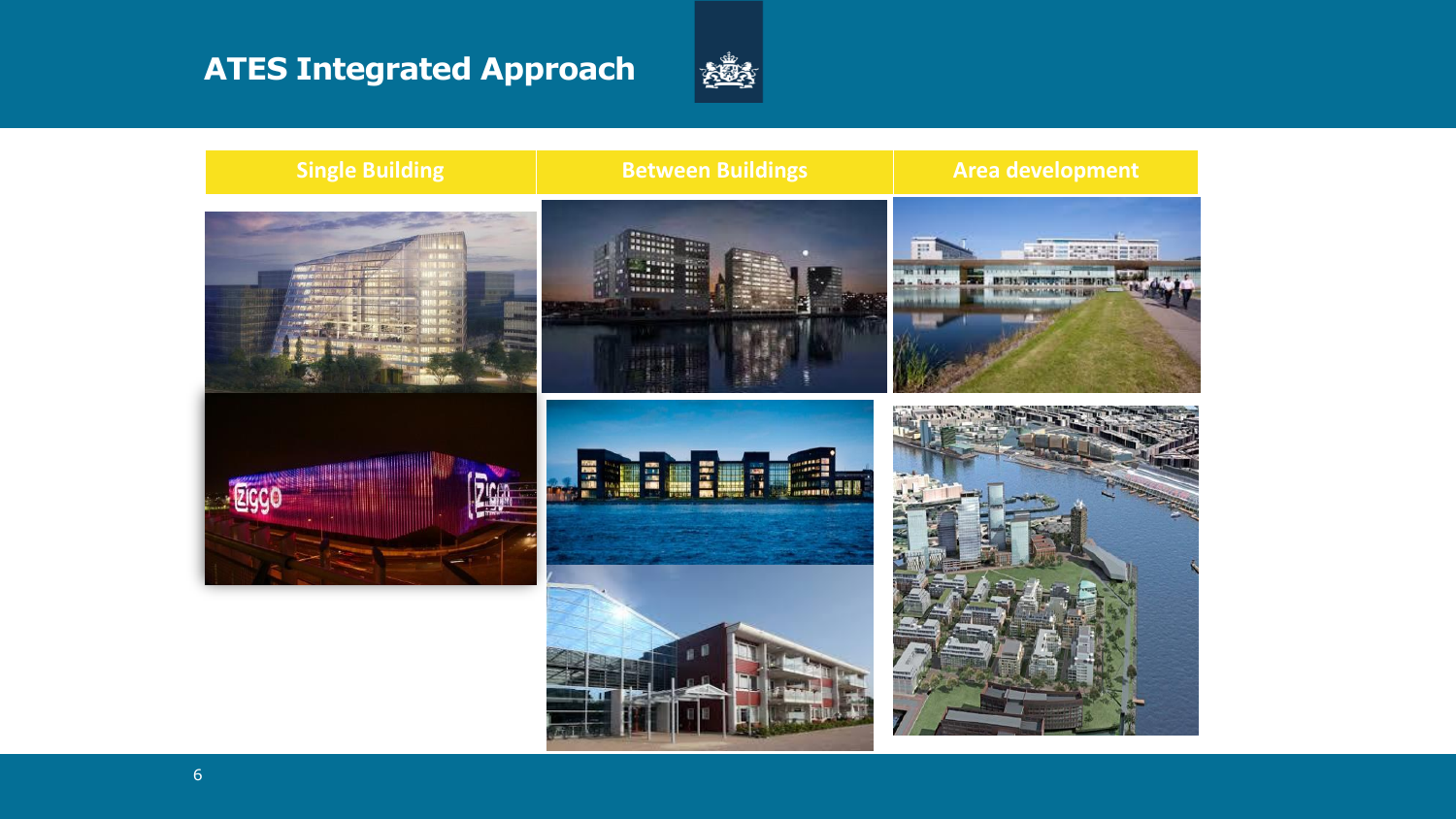

# Examples of large ATES systems

ATES with ring lines for multiple buildings on a site, energy can be exchanged between the buildings.





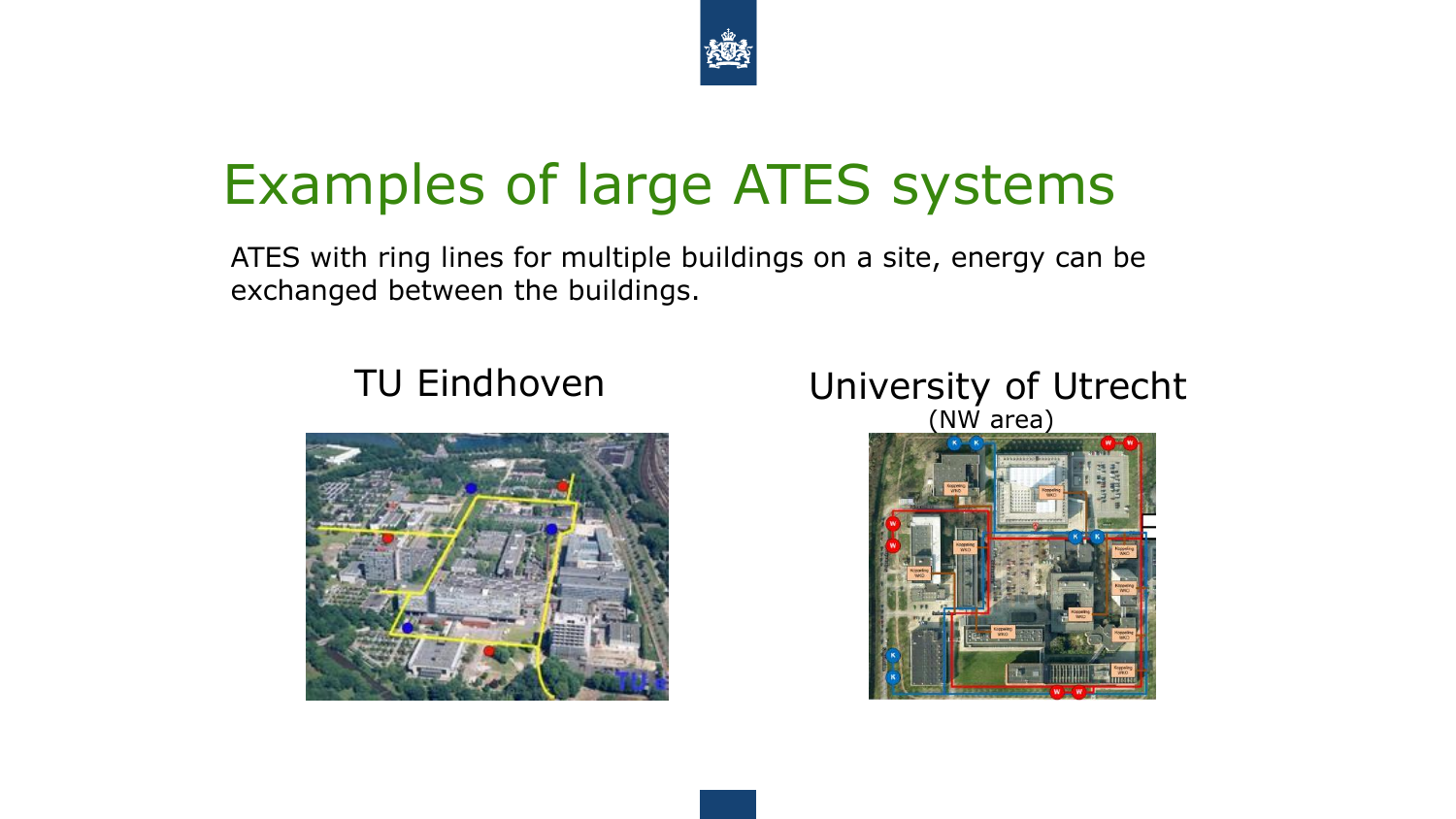

### Airports around the world use ATES

- › Amsterdam
- › Stockholm
- › Oslo
- › Shanghai
- › Christchurch
- › Copenhagen

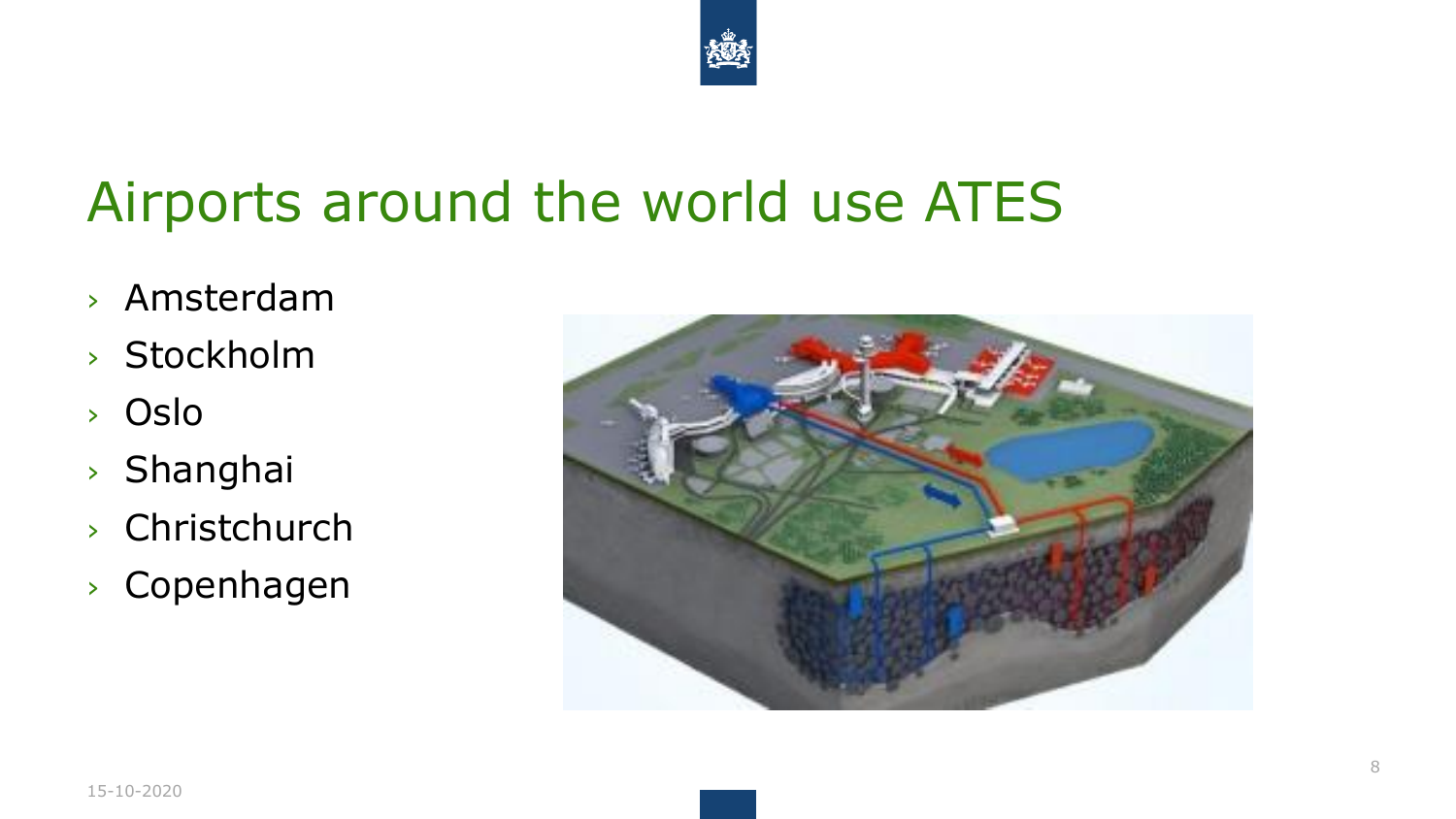

### Current status in NL

- › About 3000 systems in use
- › Mainly in service sector
- › Delivers 2 PJ of renewable cooling
- › No contribution yet to RE target
- $\rightarrow$  Cost effective for larger buildings ( $>$  5000 m<sup>2</sup>)
- › Possible for apartments and houses
- › No business case without cooling